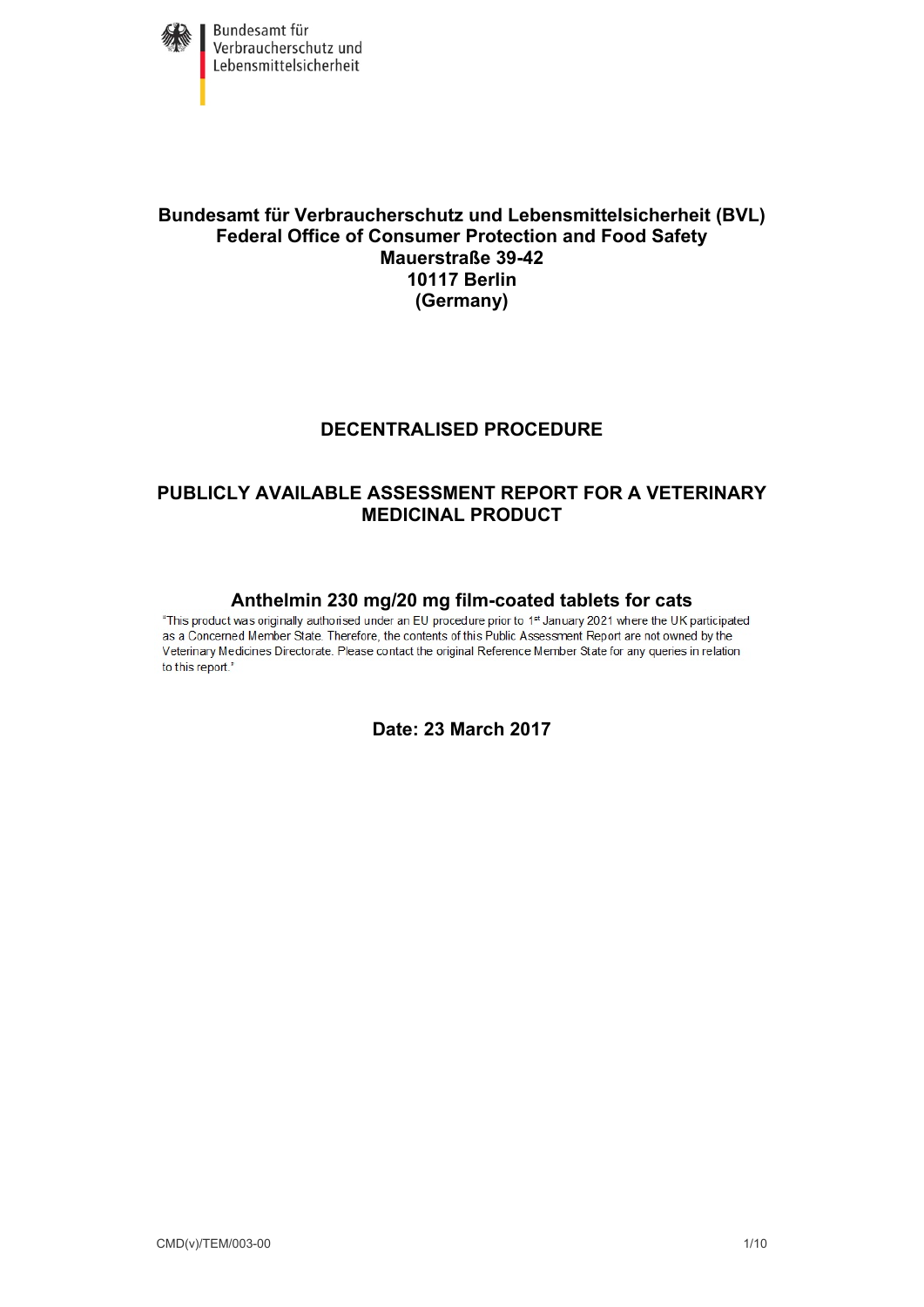# **MODULE 1**

## **PRODUCT SUMMARY**

| EU Procedure number                       | DE/V/0160/001/DC                                                                                                                                                                                                                                                                                                                                                                                                                                                                                                                                                                                                                                                                                                                                                         |
|-------------------------------------------|--------------------------------------------------------------------------------------------------------------------------------------------------------------------------------------------------------------------------------------------------------------------------------------------------------------------------------------------------------------------------------------------------------------------------------------------------------------------------------------------------------------------------------------------------------------------------------------------------------------------------------------------------------------------------------------------------------------------------------------------------------------------------|
| Name, strength and<br>pharmaceutical form | Anthelmin 230 mg/20 mg film-coated tablets<br>for cats                                                                                                                                                                                                                                                                                                                                                                                                                                                                                                                                                                                                                                                                                                                   |
| Applicant                                 | KRKA d.d., Novo mesto,<br>Šmarješka cesta 6<br>8501 Novo mesto<br>Slovenia                                                                                                                                                                                                                                                                                                                                                                                                                                                                                                                                                                                                                                                                                               |
| Active substance(s)                       | Pyrantel embonate<br>Praziquantel                                                                                                                                                                                                                                                                                                                                                                                                                                                                                                                                                                                                                                                                                                                                        |
| <b>ATC Vetcode</b><br>thalication for use | QP52AA51<br>"This product was originally authorised under an EU procedure prior to 1st January 2021 where the UK participated<br>asarciet specules berstate. Therefore, the Catsis of this Public Assessment Report are not owned by the<br>Veterinary Medicines Directorate. Please contact the original Reference Member State for any queries in relation<br>For the treatment of mixed infestations with<br>roundworms and tapeworms in cats, caused<br>by:<br>adult stages of ascarids: Toxocara cati<br>(syn. mystax)<br>adult stages of hookworms:<br>Ancylostoma tubaeforme, Ancylostoma<br>braziliense<br>tapeworms: Echinococcus<br>multilocularis, Dipylidium caninum,<br>Hydatigera (Taenia) taeniaeformis,<br>Mesocestoides spp., Joyeuxiella<br>pasqualei. |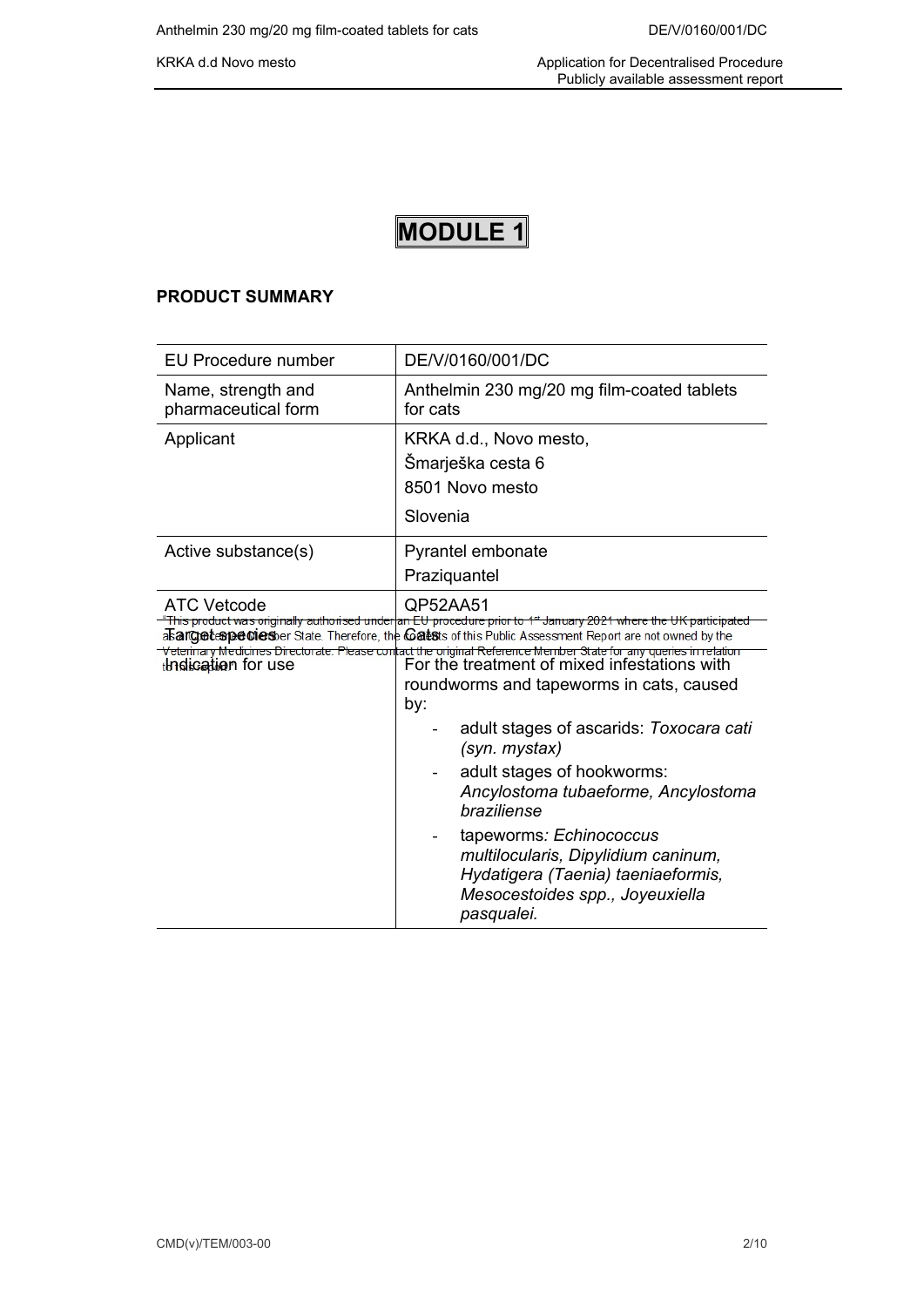KRKA d.d Novo mesto **Application for Decentralised Procedure** Application for Decentralised Procedure Publicly available assessment report

# **MODULE 2**

The Summary of Product Characteristics (SPC) for this product is available on the Heads of Veterinary Medicinal Agencies website ([www.hma.eu](http://www.hma.eu/)).

"This product was originally authorised under an EU procedure prior to 1st January 2021 where the UK participated as a Concerned Member State. Therefore, the contents of this Public Assessment Report are not owned by the Veterinary Medicines Directorate. Please contact the original Reference Member State for any queries in relation to this report."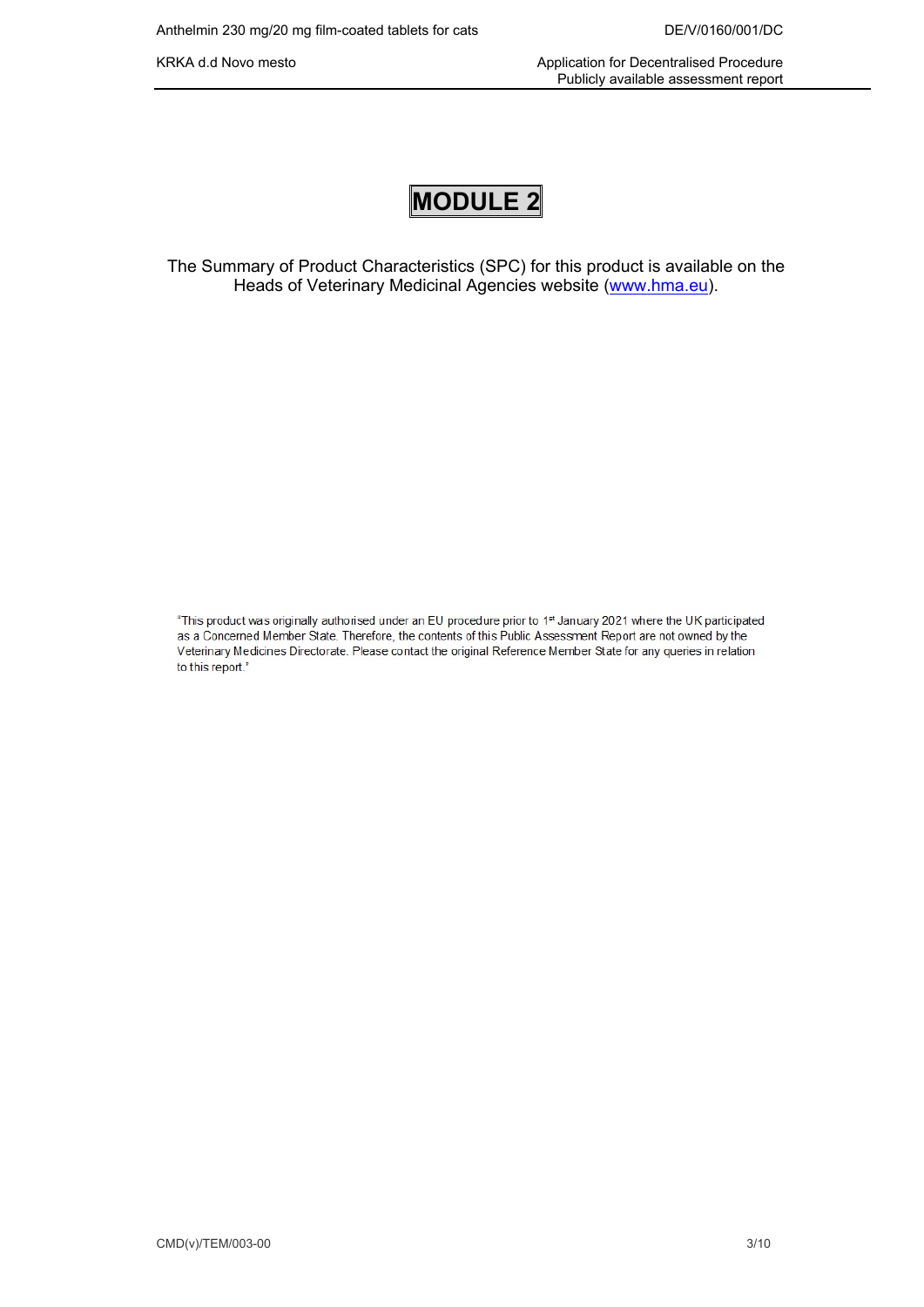# **MODULE 3**

# **PUBLIC ASSESSMENT REPORT**

| Legal basis of original<br>application                                       | Application in accordance with Article 13(1) of<br>Directive 2001/82/EC as amended.   |
|------------------------------------------------------------------------------|---------------------------------------------------------------------------------------|
| Date of completion of the<br>original                                        | 25 January 2017                                                                       |
| Decentralised procedure                                                      |                                                                                       |
| Date product first authorised<br>in the Reference Member<br>State (MRP only) | n.a.                                                                                  |
| Concerned Member States for<br>original procedure                            | AT, BE, BG, CZ, EE, ES, FI, FR, HR, HU, IE, IT,<br>LT, LV, NL, PL, PT, RO, SI, SK, UK |

I. "Thi**SCIENTIFICaOVERVIEW** an EU procedure prior to 1<sup>st</sup> January 2021 where the UK participated as a Concerned Member State. Therefore, the contents of this Public Assessment Report are not owned by the Veterinary Medicines Directorate, Please contact the original Reference Member State for any queries in relation<br>The <sub>this passes</sub>, which and controlled using validated methods and tests, which ensure the consistency of the product released on the market.

The safety and efficacy aspects of this product are identical to the reference product. The initial application for the reference product was assessed before there was a requirement to have a public assessment report, therefore no details in this section are available.

# **II. QUALITY ASPECTS**

## *A. Qualitative and quantitative particulars*

The product contains Pyrantel embonate 230.0 mg, Praziquantel 20 mg and the excipients Maize starch, Povidone K25, Cellulose Microcrystalline, Silica Colloidal Anhydrous, Magnesium stearate, Hypromellose, Polyethylene glycol 4000, Titanium dioxide E171.

The container/closure system consists of a blister pack made of a laminated oPA/Al/PVC foil and an aluminium lidding foil.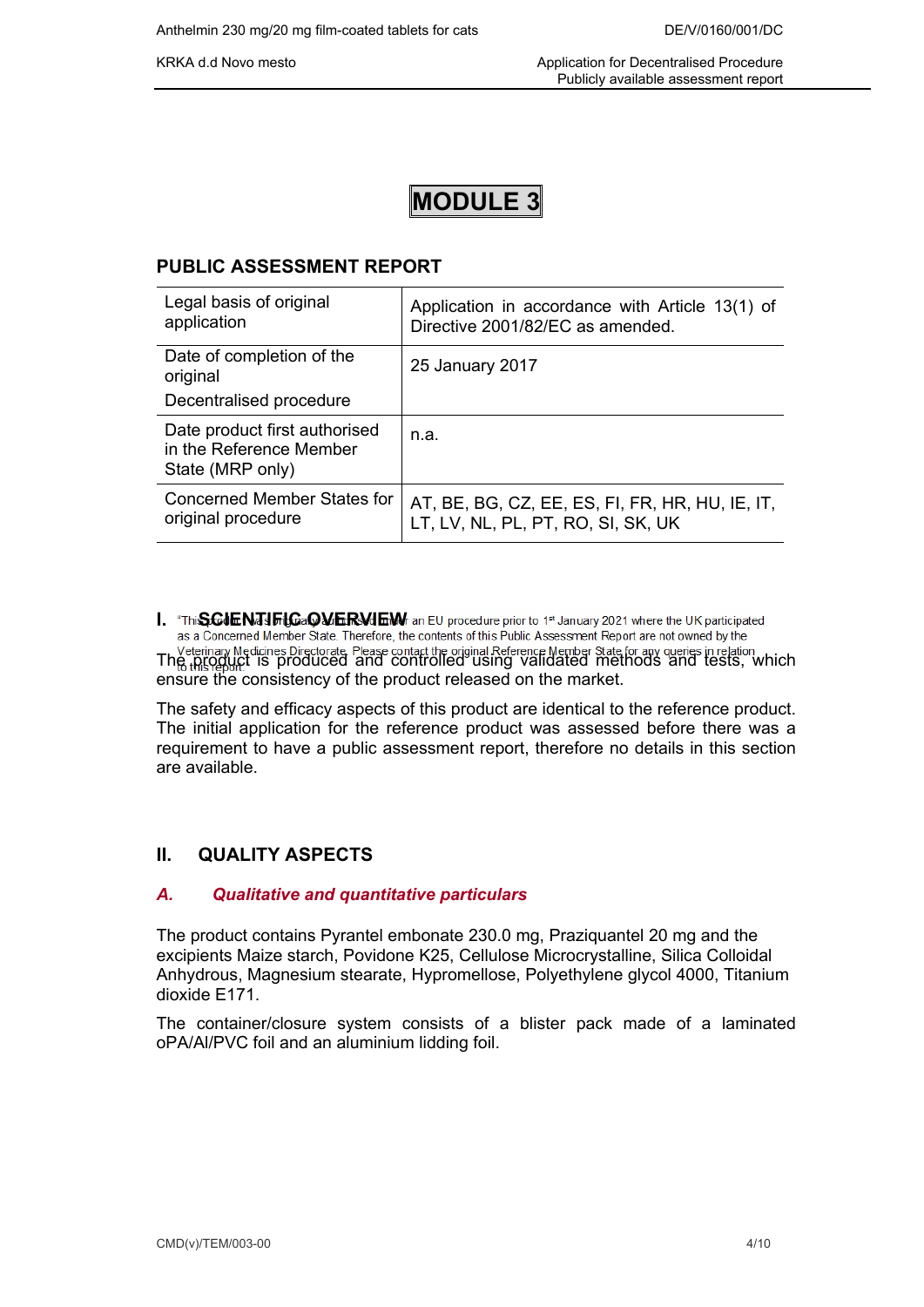KRKA d.d Novo mesto **Application for Decentralised Procedure** Application for Decentralised Procedure Publicly available assessment report

### *B. Method of Preparation of the Product*

The product is manufactured fully in accordance with the principles of good manufacturing practice at a licensed manufacturing site*.*

The product is manufactured in accordance with the European Pharmacopoeia and relevant European guidelines.

#### *C. Control of Starting Materials*

The active substances are Pyrantel Embonate, and Praziquantel established substances described in the European Pharmacopoeia. The active substances are manufactured in accordance with the principles of good manufacturing practice.

The active substance specifications are considered adequate to control the quality of the materials. Batch analytical data demonstrating compliance with this specifications have been provided.

There are no substances within the scope of the TSE Guideline present or used in the manufacture of this product*.*

"This product was originally authorised under an EU procedure prior to 1st January 2021 where the UK participated  $D$ . as a Controll on intermediate products of this Public Assessment Report are not owned by the Veterinary Medicines Directorate. Please contact the original Reference Member State for any queries in relation Note this repeat of le.

#### *E. Control Tests on the Finished Product*

The finished product specification controls the relevant parameters for the pharmaceutical form. The tests in the specification, and their limits, have been justified and are considered appropriate to adequately control the quality of the product.

Satisfactory validation data for the analytical methods have been provided.

Batch analytical data from the proposed production site have been provided demonstrating compliance with the specification.

#### *F. Stability*

Stability data on the active substances have been provided in accordance with applicable European guidelines, demonstrating the stability of the active substance when stored under the approved conditions.

Stability data on the finished product have been provided in accordance with applicable European guidelines, demonstrating the stability of the product throughout its shelf life when stored under the approved conditions.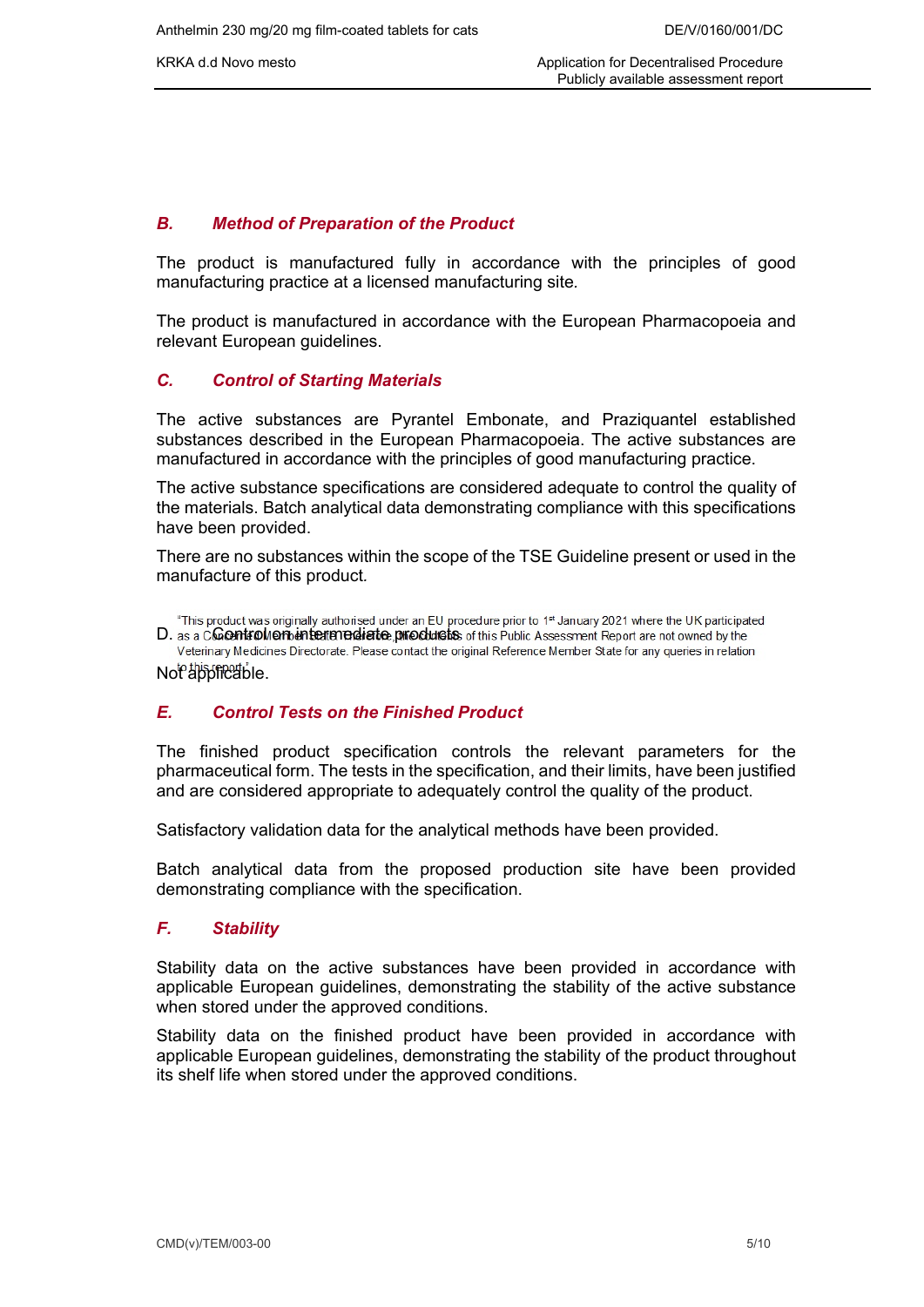KRKA d.d Novo mesto **Application for Decentralised Procedure** Application for Decentralised Procedure Publicly available assessment report

#### *G. Other Information*

None.

# **III. SAFETY AND RESIDUES ASSESSMENT (PHARMACO-TOXICOLOGICAL)**

As this is a generic application according to Article 13.1, and the *in-vitro* dissolution profiles of praziquantel and pyrantel embonate proved to be similar for Anthelmin/Dehinel and its reference product Drontal, results of safety tests are not required.

The pharmacological and toxicological aspects of this product are identical to the reference product.

Warnings and precautions as listed on the product literature are adequate to ensure safety to users of the product.

*Environmental Risk Assessment*  as a Concerned Member State. Therefore, the contents of this Public Assessment Report are not owned by the **Phase** *I* electingly Medicines Directorate. Please contact the original Reference Member State for any queries in relation **Phase** *I* enort "

The environmental risk assessment can stop in Phase I because the product is only used for administration in cats.

#### **Conclusion**

Based on the data provided, the ERA can stop at Phase I. The product is not expected to pose an unacceptable risk for the environment when used according to the SPC.

## **IV. CLINICAL ASSESSMENT (EFFICACY)**

This application is made in accordance with Article 13.1 of the Directive 2001/82/EC, as amended. The product is intended for the treatment of mixed infestations with adult stages of roundworms (ascarids (T*oxocara cati (syn. mystax),* hookworms (*Ancylostoma tubaeforme, Ancylostoma braziliense),* and tapeworms (*Echinococcus multilocularis, Dipylidium caninum, Hydatigera (Taenia) taeniaeformis, Mesocestoides spp., Joyeuxiella pasqualei)* in cats. The reference veterinary medicinal product is Drontal 230/20 mg film-coated tablets for cats (hereafter named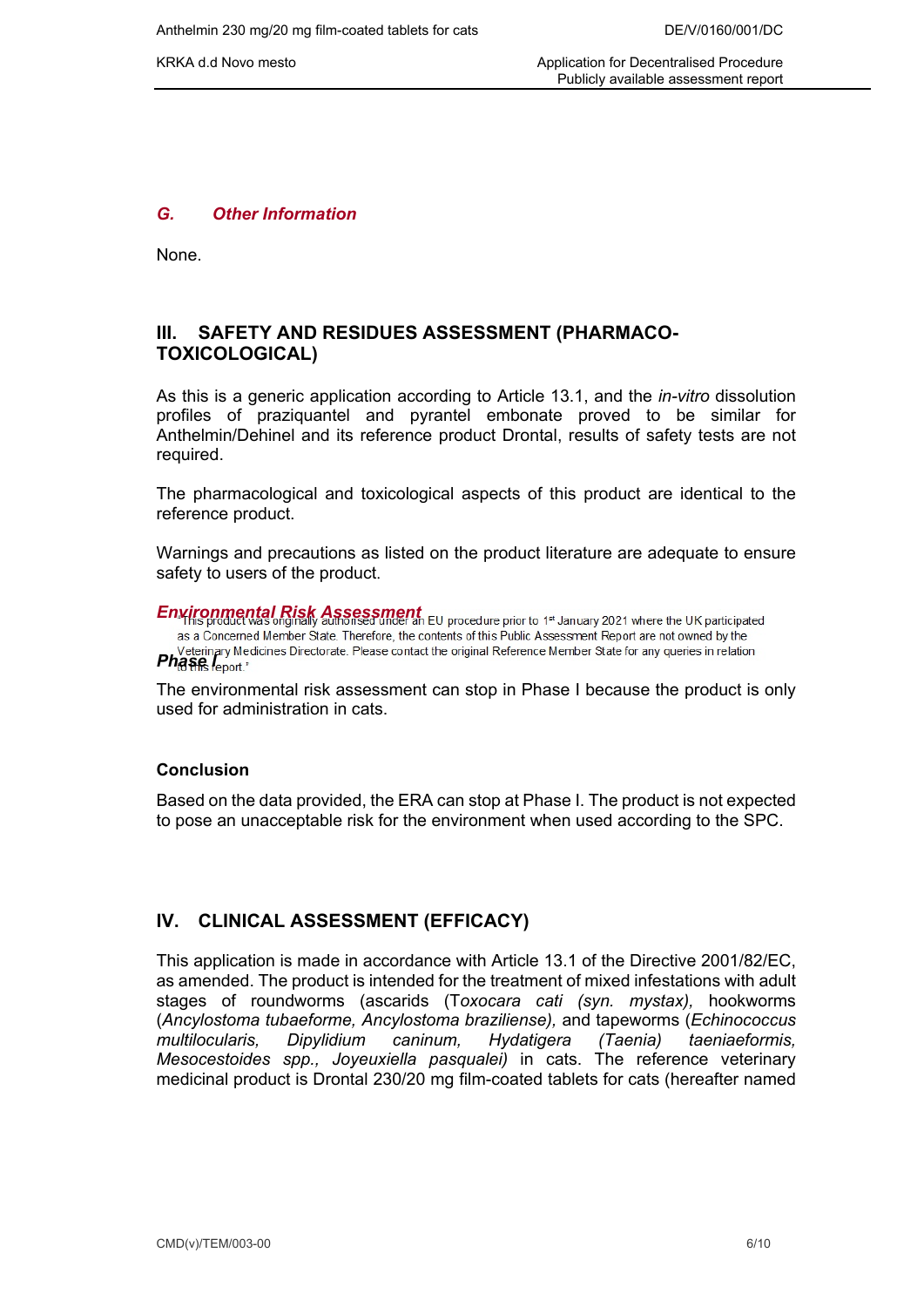Drontal), authorised in Germany since 1995 (authorisation number: 15584.00.01). The generic product Anthelmin/Dehinel is comparable to the reference product Drontal both in terms of the pharmaceutical form and qualitative and quantitative composition of the active substances. The excipients are qualitatively comparable but not quantitatively. However, the differences in the amount of some excipients in the generic product are negligible.

*In-vivo* bioequivalence could not be confirmed for praziquantel in an experimental bioequivalence study. However, the *in-vitro* dissolution profiles of praziquantel and pyrantel embonate proved to be similar for both products. In addition, the efficacy of a single oral dose of the intended formulation Anthelmin/Dehinel against zoonotic *Echinococcus multilocularis* in experimentally infected cats has been demonstrated.

Based on these data, the safety and efficacy aspects of Anthelmin/Dehinel are equivalent to those of the reference product.

# *IV.A Pre-Clinical Studies*

# *Pharmacology*

An *in-vivo* bioequivalence study has been performed comparing praziquantel plasma levels or the test product was originally authorised under an EU procedure prior to 1<sup>st</sup> January 2021 Mhere the UK participated The levels of the reference product Drontal. The levels of this product Drontal. The referenc  ${\sf student}$  study  $\sf w$  and  $\sf q$  and  $\sf r$  canducted according to the pulleline  $\sf o$  on the conduct of bioequivalence studies for veterinary medicinal products (EMA/CVMP/016/00-Rev.2; 2011).

Bioequivalence of Anthelmin/Dehinel and Drontal could not be demonstrated for praziquantel because  $C_{\text{max}}$  was below the pre-defined acceptance range of 80-125 %, and only AUC<sub>last</sub> was inside the acceptance range.

Consequently, a dose confirmation study with the zoonotic tapeworm *Echinococcus multilocularis* was conducted in cats (please see below).

In addition, the applicant conducted *in-vitro* dissolution studies comparing the test and reference product. The *in-vitro* dissolution studies were performed according to the guideline on the conduct of bioequivalence studies for veterinary medicinal products (EMA/CVMP/016/00-Rev.2; 2011). All dissolution profiles of pyrantel embonate and praziquantel from the test and reference product proved to be similar under all conditions tested. The *f*2 values were between 50 and 100.

# *Tolerance in the Target Species of Animals*

Due to the generic application according to Article 13 (1) of Directive 2001/82/EC as amended, target animal safety studies are not required. In the *in-vivo* bioequivalence study both products were well tolerated and no treatment related adverse reactions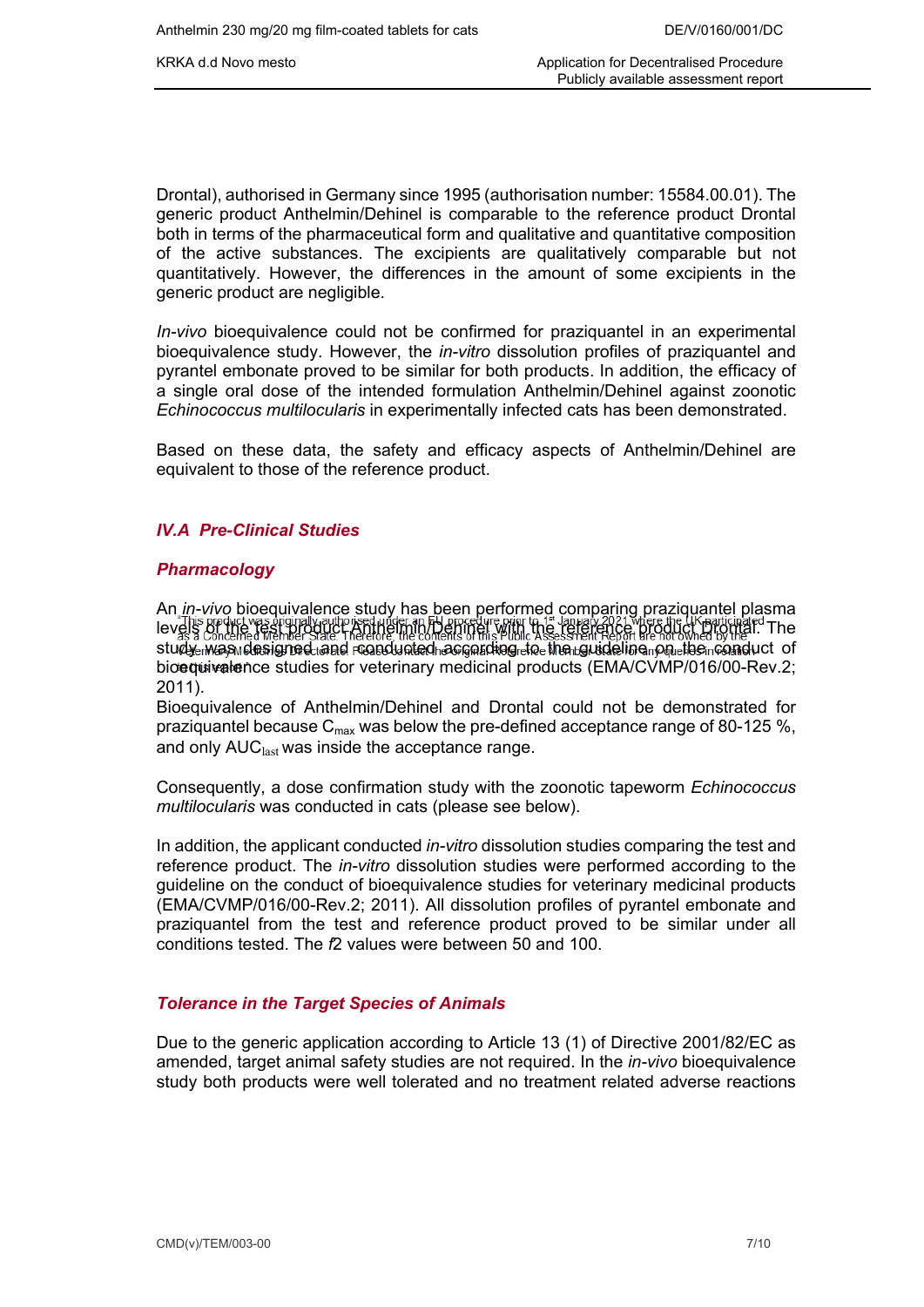were observed. Although bioequivalence with confidence intervals within the defined acceptance range 80-125 % could only be shown for  $AUC<sub>last</sub>$  but not for  $c<sub>max</sub>$  of praziquantel, a negative impact on target animal safety can be ruled out.

No adverse effects were seen in the dose confirmation study in cats experimentally infected with *Echinococcus multiloculars*.

The product literature accurately reflects the type and incidence of adverse effects which might be expected.

#### *Resistance*

Due to the generic application according to Article 13 (1) of Directive 2001/82/EC as amended, resistance data are not required. However, adequate warnings and precautions are included in the product literature.

#### *IV.B Clinical Studies*

A dose confirmation study with the intended product Anthelmin/Dehinel and the zoonotic tapeworm *Echinococcus multilocularis* was conducted in experimentally infected cats. The study was well-designed, performed and documented according to VICH Topic GL9 (Guideline on good clinical practices, CVMP/VICH/595/98-Final, 4 July 2000), to VICH Topic GL 7 (efficacy requirements for anthelmintics: overall guidelines, CVMP/VICH/832/99-corr, 7 December 2000), and to VICH Topic GL 20 (Efficacy of anthelmintics: specific recommendations for feline, CVMP/VICH/545/00-Final, 30 July 2001). The included twenty parasite-naïve were appropriate for the purpose of this study. Animals received either treatment with a single oral administration of the intended veterinary product or no treatment at all. The measure of effectiveness was the worm counts at necropsy on day 5 post application. The number of worms were summarised using descriptive statistics. For the calculation of percent of effectiveness geometric means were considered primary. Efficacy based on arithmetic means were also presented. The adequacy of infection with *Echinococcus multilocularis* was confirmed in untreated controls. Efficacy of Anthelmin/Dehinel based on both geometric and arithmetic mean was 100 %. No adverse effects were observed.

Taking into account the results of the *in-vitro* studies, equivalence of this product to the reference product Drontal was demonstrated.

#### *Laboratory Trials*

No data needed.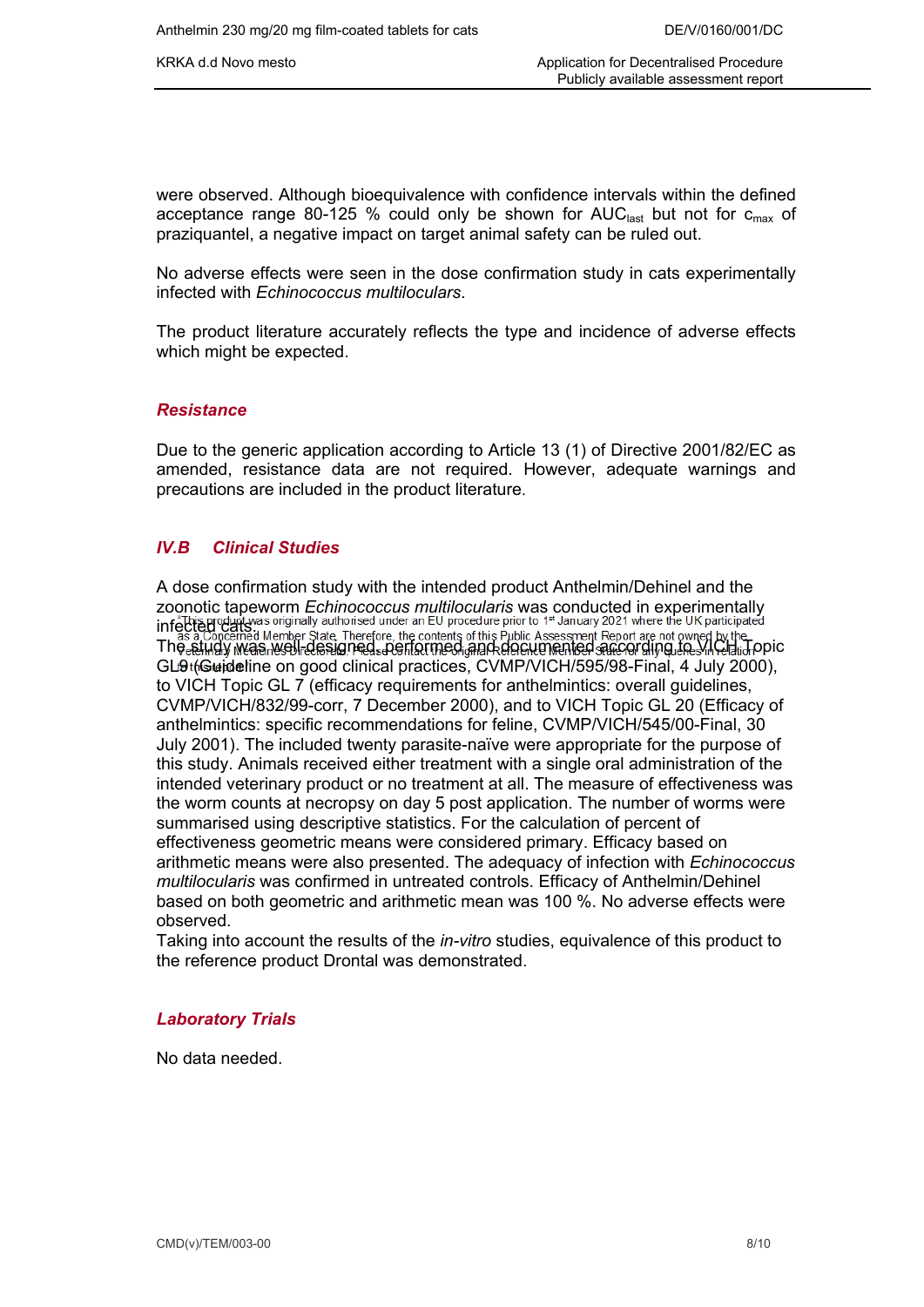### *Field Trials*

No data needed.

## **V . OVERALL CONCLUSION AND BENEFIT– RISK ASSESSMENT**

The data submitted in the dossier demonstrate that when the product is used in accordance with the Summary of Product Characteristics, the risk benefit profile for the target species is favourable and the quality and safety of the product for humans and the environment is acceptable.

"This product was originally authorised under an EU procedure prior to 1st January 2021 where the UK participated as a Concerned Member State. Therefore, the contents of this Public Assessment Report are not owned by the Veterinary Medicines Directorate. Please contact the original Reference Member State for any queries in relation to this report."